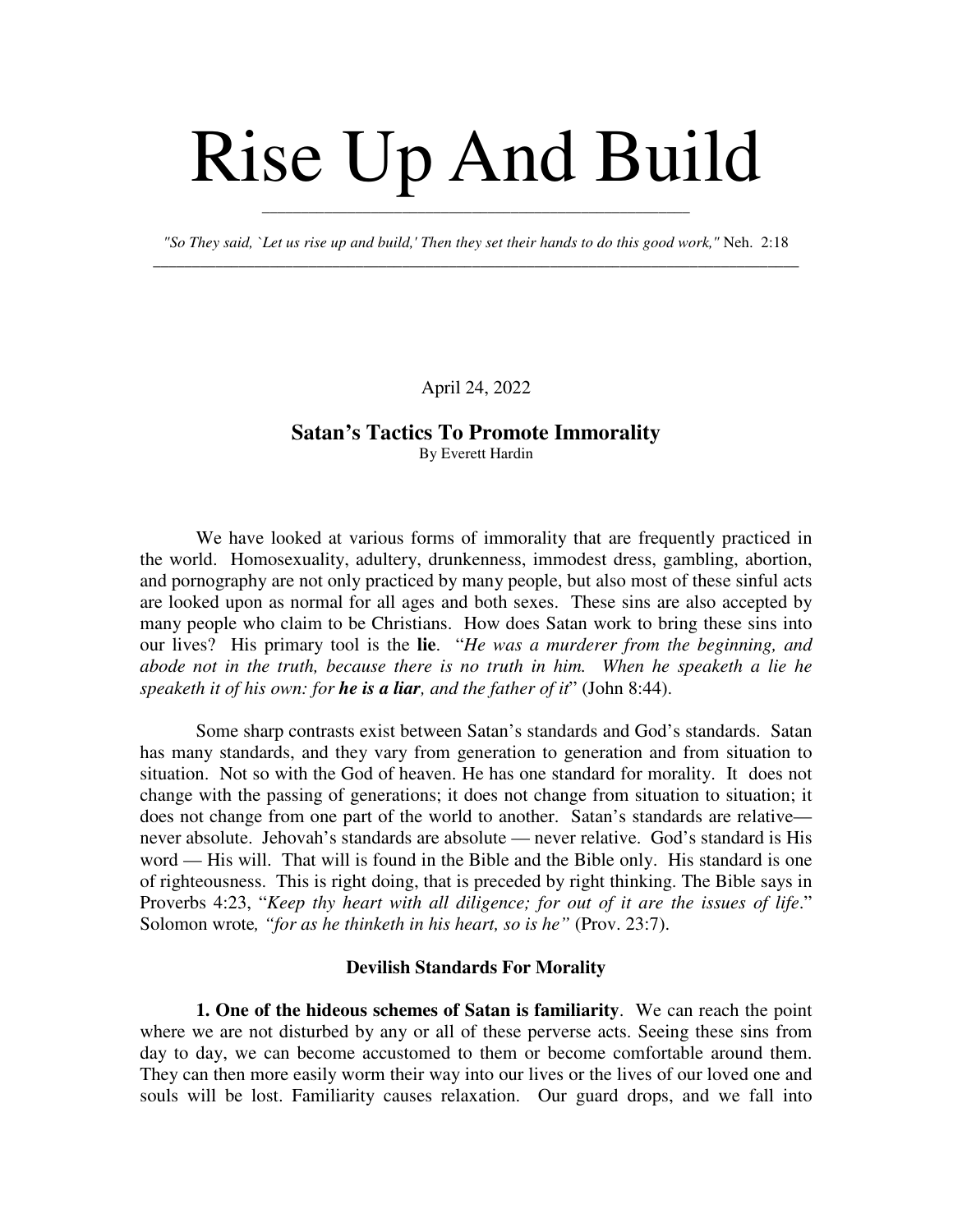Satan's trap.

We **must** fight back. We must not get comfortable in a world of sin. We must be like Lot who was "*vexed with the filthy conversation of the wicked. For that righteous man dwelling among them in seeing and hearing, vexed his righteous soul from day to* day with their unlawful deeds" (2 Peter 12:7-8). Preachers, elders, and Bible class teachers must teach the truth on these evils and keep Christians from relaxing in this sinfilled environment.

**2. Satan will also use our families, friends, and loved ones to soften our attitude toward worldliness**. Sometimes children or grand children become involved in one or more of these sins and attitudes that once stood firm begin to weaken. Satan is successful especially in the sin of the modern dance and immodest dress through this avenue. We must not let the world set our standard. Compromise in any of these sins will not help bring them out of this sin, but rather will encourage them in it. Teachers of God's word must not fail to send a clear message, so all will be warned and souls will be saved. We must use principles and examples of both the Old and New Testaments to establish what is right and urge all of the members of God's family to abide in the teaching. When people allow their children to sow wild oats, they seldom think about the fruit that those wild oats will produce. Often the fruit is drunkenness, fornication, unwanted pregnancy, death by a drug overdose, and a lost soul.

**3. Another tactic used by Satan is time**. He leads us to believe we have plenty of time; therefore if we choose to engage in some particular sin, we will have time to repent. In fact, some people commit sin with a full knowledge of what they are doing, but intend to participate for a little while, then quit. Consequences and influences are forgotten.

King David could have had this attitude when he committed adultery with Bathsheba (2 Sam. 11). However, sin is addictive in nature; it has consequences. When we sow to the flesh we will reap a harvest. *"Be not deceived; God is not mocked: for whatsoever a man soweth, that shall he also reap. For he that soweth to his flesh shall of the flesh reap corruption; but he that soweth to the Spirit shall of the Spirit reap life everlasting"* (Gal. 6:7-8). The deception is that man thinks he can sow one kind of life and reap another kind. One fact about sowing and reaping is that we reap more than we sow, and another is that the fruit is not fully realized until sometime in the future.

**4. Another standard of the devil is eat, drink, and be merry for tomorrow we die.** This was a part of the Epicurean philosophy that Paul met while in Athens in Greece. Paul referred to this Satanic philosophy in his great resurrection chapter of I Corinthians 15:32 by saying, *"If after the manner of men I have fought with beasts at Ephesus, what advantageth it me, if the dead rise not? Let us eat and drink; for tomorrow we die."* Paul said we should embrace this Satanic doctrine only if it be the case that the dead rise not. This doctrine would only be a safe one to follow if there were no God in heaven, no Christ on David's throne, no Holy Spirit, no Bible, no judgement, and no eternal existence. But there **is** a God, Christ **is** on David's throne, the Holy Spirit **is** the Spirit of truth, the Bible **is** God's word, there **will be** a final judgment and a never ending eternity. This doctrine is not a safe standard in the determining of one's morals and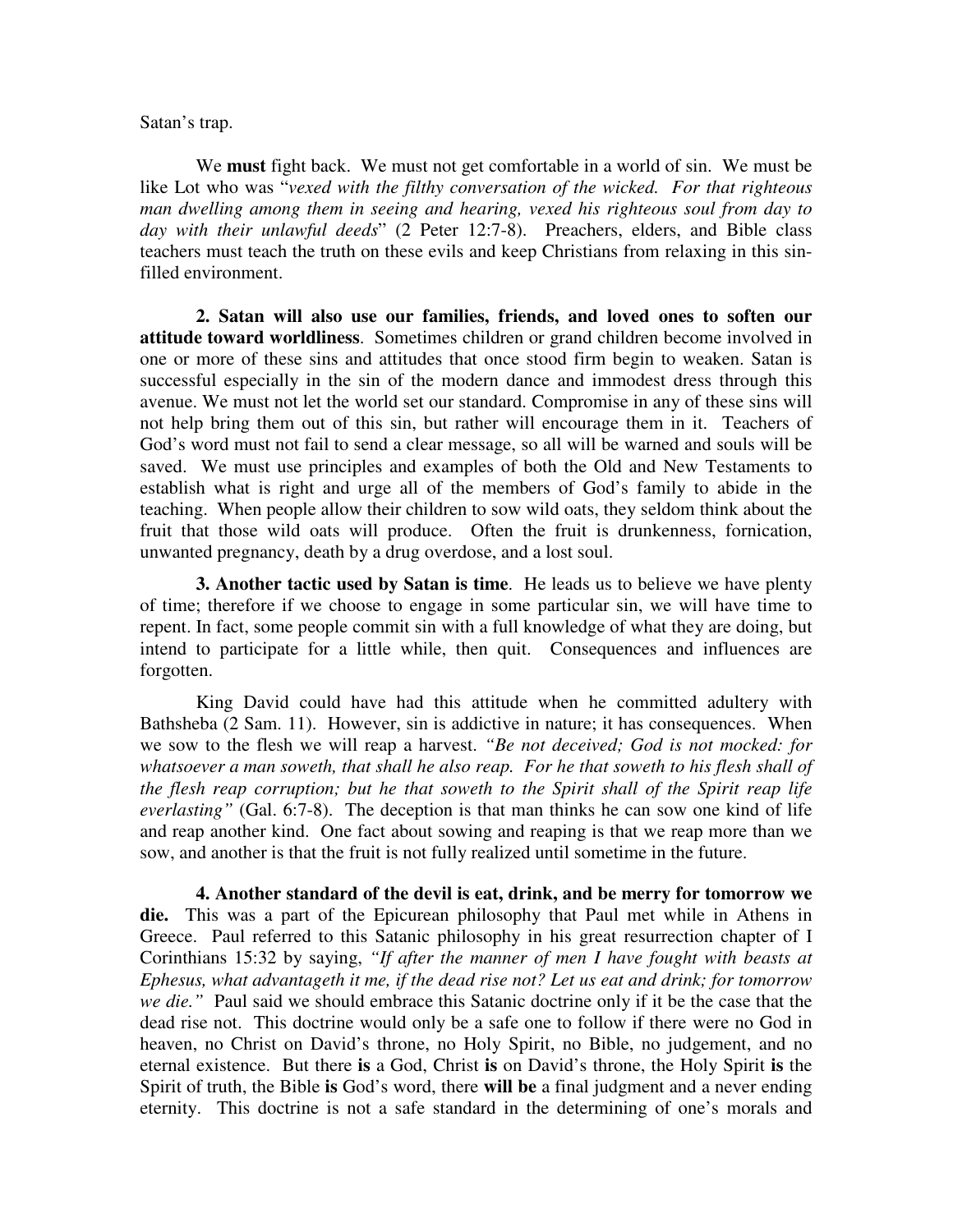ethics.

**5. Another devilish standard is do our own thing**. The same practice is as old as the race. Cain did his own thing and look where it got him. The wicked people of Noah's day did their own thing, and look where they were when the great flood came. Jezebel and Ahab did their own thing and look where that landed them. Herod and Herodias did their own thing in the first century. So did Judas Iscariot. So did many others in Bible times. It was called by a different name then but the appetites were the same and the manner of fulfilling them was the same basically as now. Acceptance of this makes a god out of self. It rejects God above and makes society simply a device to minister to the desires of selfishness. What kind of world would we be able to build if everyone followed this pagan philosophy of doing his own thing? We would live in a jungle of human lusts and human violence.

**6. Categorizing sins is another maneuver used by Satan**. He deceives us into thinking that the sins **we** and our loved ones commit are trivial. We tend to categorize sins as others do. Those viewed as less harmful are tolerated while more harmful ones are condemned. Of course, the sin that **we** are committing is a "trivial" sin and we truly do not like to refer to it as sin. Watching filthy movies or televisions shows are acceptable, but if a brother goes to a strip bar or a nude club, then he is a vile reprobate. What is really worse, watching someone strip on a screen or a stage? We must recognize sin for what it is and seek to destroy its influence in our lives and the lives of those around us. *"I beseech you therefore, brethren by the mercies of God, that ye present your bodies a living sacrifice, holy, acceptable unto God, which is your reasonable service And be not conformed to this world, but be ye transformed by the renewing of your mind, that ye may prove what is that good and acceptable, and perfect will of God"* (Rom. 12:1,2).

Satan promises the new morality of situation ethics. The movement is misnamed. What they offer is not moral but highly immoral. What they propose is not a system of real ethics at all, but a glossing over of that which is sinful, that which is highly immoral. The New Moralist does not accept at all the notion that there is a moral standard which is revealed by God. He does not believe that God laid down laws which are for all men, at all time, under all conditions. Each person in every situation defines his own concept of love and whether any suggested action would serve that love at all. This "new morality" or "situation ethics" is seeking to groom America for a "no sin" society and is getting closer to success all the time.

The sly strategy of Satan and his disciples toward helping our troubled nation achieve the "no sin" society is being promoted by telling people (1) that everybody is doing it, and you are an odd ball if you do not join the bandwagon. (2) No one will ever know. (3) You are chicken if you do not join in with this fleshly activity. (4) You do not know what you are missing by being a hold-out. (5) You will not know the difference one hundred years from now. (6) You only live once. (7) You are only young for such a short time and youth is a time to play it up—do your own thing — to have your own fling. (8) Nobody's perfect—surely it is not wrong to satisfy a God-instilled appetite.

Who is the proper one to determine this set of morals, this system of ethics? The